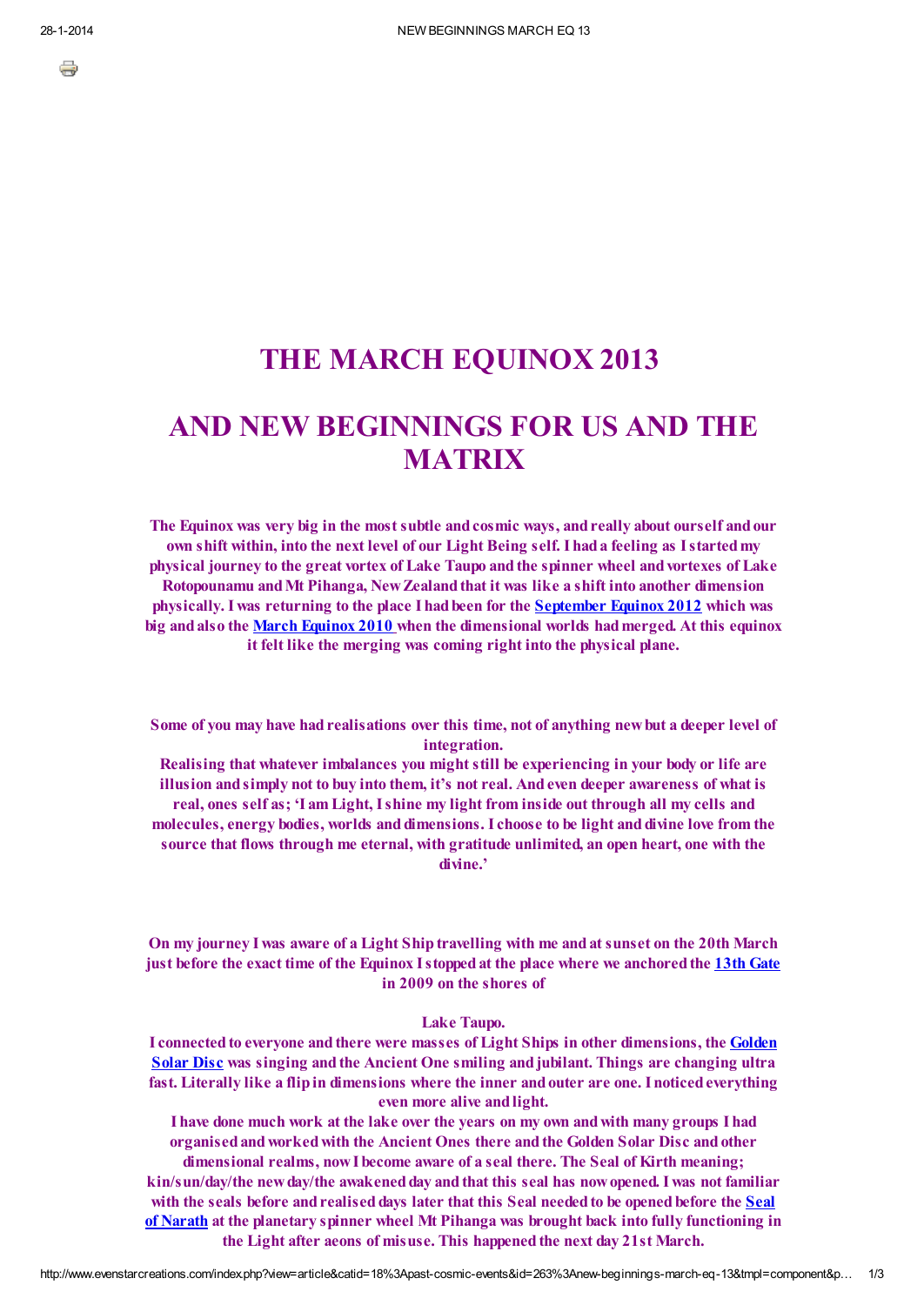But meanwhile before midnight that night I connected ready for the exact time of the Equinox at 12.01am 21st March NZ time. I was aware of being through the whole of the central plateau in my [Dragon](http://www.evenstarcreations.com/index.php?option=com_content&view=article&id=72:dragon&catid=20&Itemid=46) self, the stars shinning through me and through the central plateau and all Earth. Aware of my oneness with all creation, infinite finite all one, when Isawa great beam of Light come into the Earth.

The beam is birthing many souls into their light body through the physical body's cells, meridians andstrange flows, pulsating with the newlight codes. This was possible due to all the connections of so many linked around the Earth for the Equinox, having open hearts and beaming their love, it is assisting the beam to move through the grids. The Serpent energy and spiralling life force flowing in and awakening and illuminating those ready.

A newbeginning for humanity, love shall open the way to peaceful, light relations. A new beginning for the self, love of ones self fully, respecting ones self, nurturing ones self andopen to receive the abundance from expressing ones joy, integrity, love andservice. Things have shifted again, be it subtly but we are on a roll.

Before sunrise I went to the western side of Lake Taupo and connected to the solar flares and sunspots that lovingly embrace us and the Earth through to the Inner Earth Sun, Liquid Light Plasma and Diamond Light Matrix through myself and the Earth. The New Sun was sending out newlight codes through the DiamondLight doorway andas I await the sun's rising Itune into soul travel I took while asleep that night of the equinox through Mead Wall that is up on Mt Ruapehu. Moving into a great void/hole of inner andouter space I ask to go to a place of higher learning to awaken, heal and unify myself even more and to be of service for what ever is required next in the bigger picture. Instantly I am in a Lightship and aware of a new vibration of Light filtering through my body, like a newlight body, as this happens on the inner the Sun on the outer worldrises andI receive the codes in dancing light, knowing that such blessings are being received by all those who are honouring the Equinox energies and present with it.

For the Noon connection I was guided to be at Lake Rotopounamu like in 2010, with no expectations, as many amazing things have taken place here in this vortex with the planetary spinner wheel of Mt Pihanga right next to the lake. I notice howdifferent everything is since the December Solstice Shift andhappy just to Be there, as a lot of the anchoring anddoing has been completedas we nowintegrate all that has taken place andare ready to fully co-create the [NewEarth.](http://www.evenstarcreations.com/index.php?option=com_content&view=article&id=109:new-earth&catid=25&Itemid=16)

.

I walkedthrough the beautiful forest path anddown to beach facing Mt Pihanga andsat down on the beach, due to the drought we are having the level of the water is way down on previous times

I have been here. Connecting with my star and planet chakras, and all the fairies, devas elementals, ancestors, ancient ones, light beings I am aware of the [Councils](http://www.evenstarcreations.com/index.php?option=com_content&view=article&id=8%3Acouncils-of-light&catid=6&Itemid=18) of Light meeting. The Light Council of RA, the ANATARA council is there and there was an exchange going on for the humans who are open, the devas, elementals andplants to the stars. The dimensional worlds that merged here in 2010 are now integrating fully through all the worlds. Now for those who are open, they have moved through and take the union to a deeper level in the subatomic particles of light.

The [NewSun/Central](http://www.evenstarcreations.com/index.php?option=com_content&view=article&id=260:the-new-sun&catid=17&Itemid=209) Sun light codes are elevating humanity as we are stepping into a new cycle andupgrade, so simply let go andallow.

As this was happening a great star blastedinto the lake, andin the Council of Light meeting I was shown the New Solar System and New Earths. The different levels of New Earths that are there for where one is at, it's not just one NewEarth that we are moving into. Many are in fact living a life of the New Earth already, in harmony with self, each other and all creation. Many are still not ready to move on from duality, it all about dimensional realities andconsciousness. Being in the world and not of it and we all experience in holograms of our love that exists in No time and Space. So there are infinite creations that exist for us to express in the finite world. Like the Black hole that we have moved through in the centre of our Galaxy. We come from the